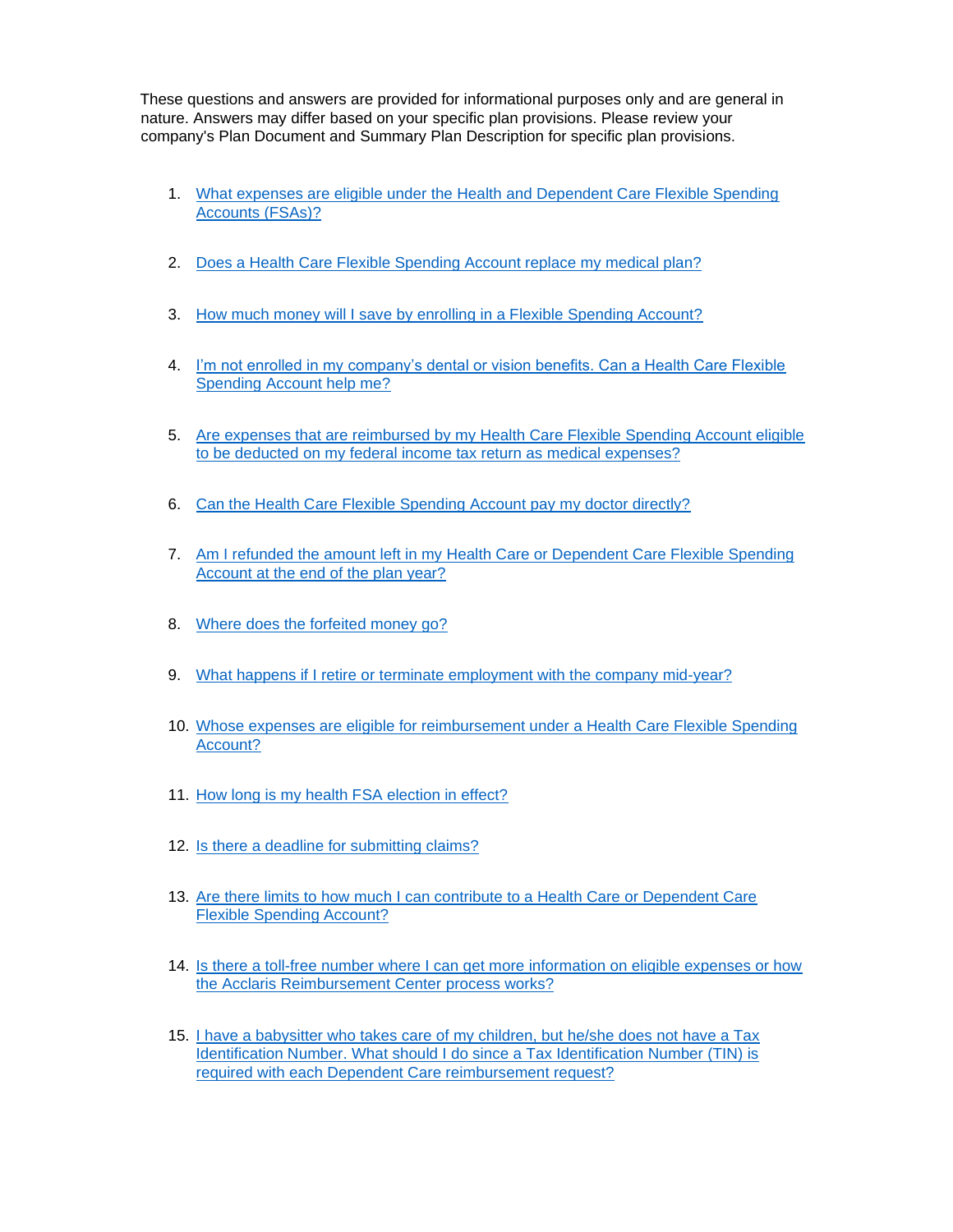- 16. [I would like to have someone come into my home and take care of my children instead of](#page-5-2) [using a day-care facility, but I'm unsure if those expenses would qualify as eligible](#page-5-2)  [expenses under my Dependent Care Flexible Spending Account. Do they?](#page-5-2)
- 17. If I elect to contribute [money to a Dependent Care Flexible Spending Account, as well as](#page-5-3) [to a Health Care Flexible Spending Account, and I exhaust all of my health care money,](#page-5-3)  [can I use the monies in my Dependent Care Flexible Spending Account to pay for health](#page-5-3) [care expenses?](#page-5-3)
- 18. [How can I check my Flexible Spending Account\(s\) balance?](#page-5-4)
- 19. [How do I submit a claim for reimbursement?](#page-6-0)
- 20. [What over-the-counter medications will be reimbursed?](#page-6-1)
- 21. [How do I get reimbursed for my over-the-counter medications that my doctor has](#page-6-2) [prescribed?](#page-6-2)
- 22. [What are my methods of payment?](#page-7-0)
- 23. [What are the IRS Standard Mileage Rates?](#page-7-1)
- <span id="page-1-0"></span>1. What expenses are eligible under the Health and Dependent Care Flexible Spending Accounts (FSAs)?
	- **Health Care Flexible Spending Account**
	- Under the Health Care Flexible Spending Account, eligible expenses are generally those defined under Internal Revenue Code Section 213(d). This includes expenses that are not reimbursed by another plan, such as:
		- o standard medical services such as office visits
		- o copayments, coinsurance, and deductibles
		- o prescriptions
		- o dental care, including orthodontics for children and adults.
		- o eyeglasses, contact lenses and solution, and laser eye surgery.
		- o acupuncture and chiropractic services.
	- Please note that premiums are not an eligible expense under the Health Care Flexible Spending Account. In addition, your plan may further restrict the expenses that are considered eligible.
	- Certain expenses may require documentation from your physician to validate that the service or treatment was necessary to treat a specific medical condition and therefore is eligible under the Health Care Flexible Spending account.
	- Your eligible expenses may be restricted if you are covered under your employer's Limited Purpose or Post Deductible Flexible Spending Account.
	- For additional information regarding flexible spending accounts, please go to <http://www.irs.gov/pub/irs-pdf/p502.pdf> [o](http://www.irs.gov/pub/irs-pdf/p502.pdf)[r](http://www.irs.gov/pub/irs-pdf/p969.pdf) [http://www.irs.gov/pub/irs-pdf/p969.pdf.](http://www.irs.gov/pub/irs-pdf/p969.pdf) Please also refer to your employer's summary plan description for information about qualified eligible expenses, as your employer's plan may have additional restrictions.

# **Dependent Care Spending Account**

• FSAs can also be established to pay for certain expenses to care for dependents who live with you.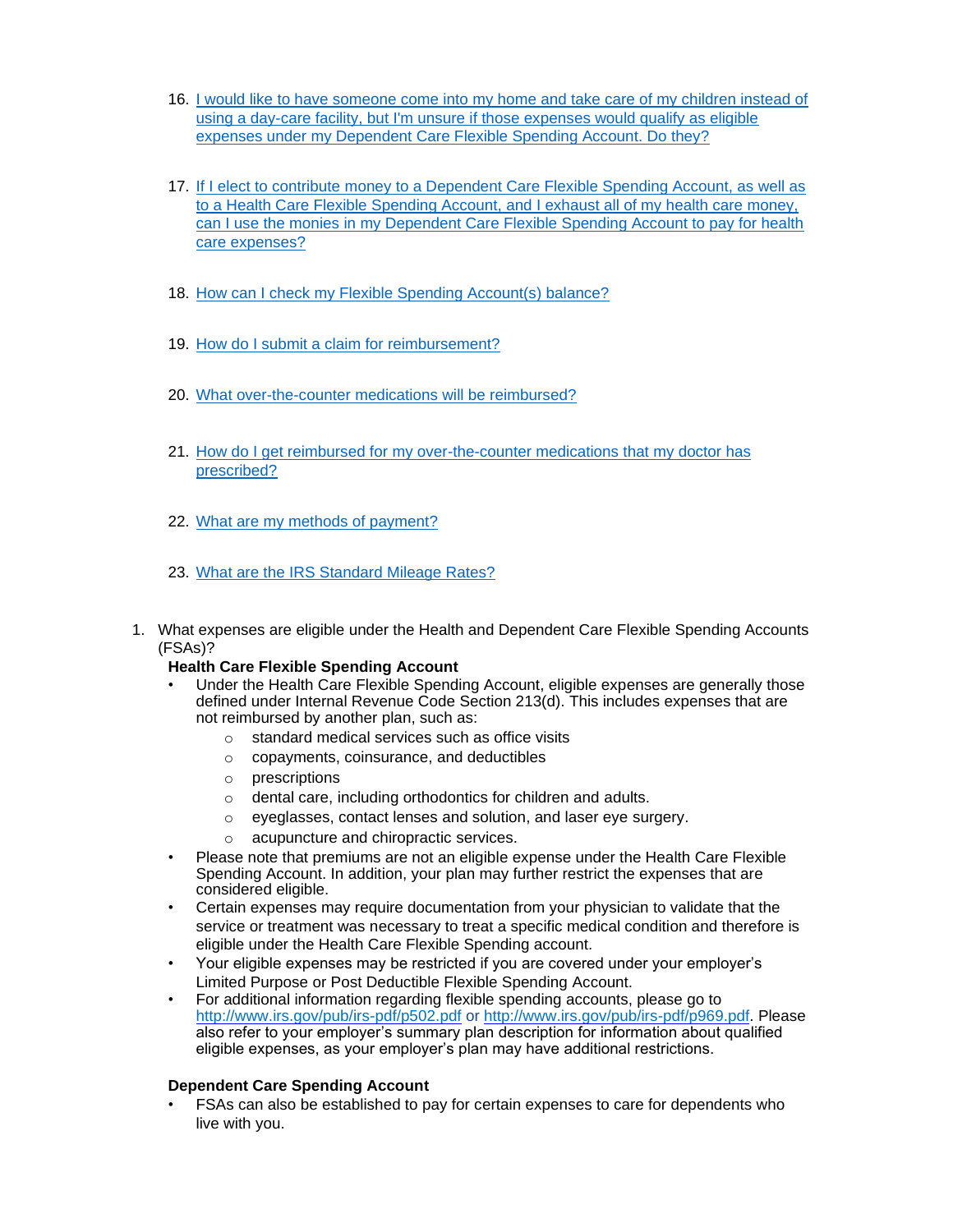- An eligible dependent is defined as an individual who can be claimed by an employee as a dependent for federal tax purposes under IRC Sec. 152 and meets the following requirements:
	- o Child under age 13
	- $\circ$  An individual, such as a disabled parent, who requires full-time care because of a physical or mental incapacity.
	- $\circ$  An employee's spouse who is physically or mentally incapable of caring for himself or herself
- For additional information regarding dependent care, please go to <http://www.irs.gov/pub/irs-pdf/p503.pdf>

<span id="page-2-0"></span>2. Does a Health Care Flexible Spending Account replace my medical plan? No. A Health Care Flexible Spending Account offers you a means to pay for eligible out-of-pocket health care expenses with before-tax money. You should first submit your claims to your health care plan so they can pay according to the plan provisions. Then, the remaining out-of-pocket eligible expenses can be submitted to your Health Care Flexible Spending Account.

# [Return to top.](#page-0-0)

<span id="page-2-1"></span>3. How much money will I save by enrolling in a Flexible Spending Account? Your before-tax contributions made to your Flexible Spending Account are not included in your gross income for federal (and most state) tax purposes. Your savings will be based upon your individual income and tax filings.

# [Return to top.](#page-0-0)

<span id="page-2-2"></span>4. I am not enrolled in my company's dental or vision benefits. Can a Health Care Flexible Spending Account help me?

Yes. You do not need to be enrolled in your company's dental or vision benefits plan to take advantage of the Health Care Flexible Spending Account plan. When you incur an eligible dental or vision expense, simply submit your receipt for services online or with a Reimbursement. Request Form – Health Care Flexible Spending Account, indicating that you do not have dental or vision plan coverage.

# [Return to top.](#page-0-0)

<span id="page-2-3"></span>5. Are expenses that are reimbursed by my Health Care Flexible Spending Account eligible to be deducted on my federal income tax return as medical expenses?

No, because you have already received reimbursement with tax-free dollars. Only expenses not reimbursed through a health care plan or a Flexible Spending Account may be claimed on your federal income tax return.

#### [Return to top.](#page-0-0)

<span id="page-2-4"></span>6. Can the Health Care Flexible Spending Account pay my doctor directly? You can pay your providers directly from your account when using the online claim feature. To access this feature, do the following: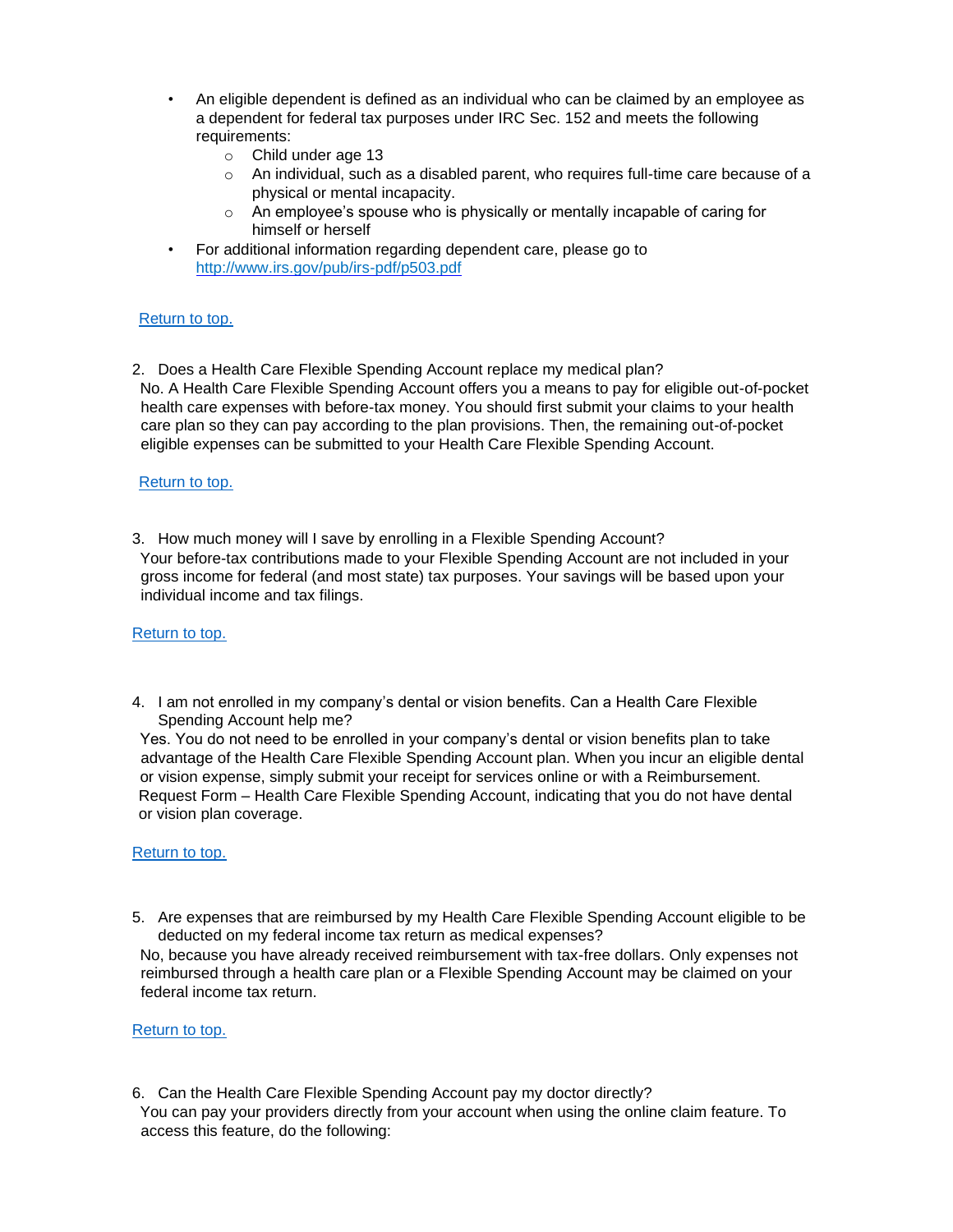- Sign in to your account at [www.acclarisonline.com.](http://www.acclarisonline.com/)
- Click the **Enter New Claims** button on the top right-hand side of the screen.
- Select the claim **Category** from the drop-down list and then click **Continue**.
- Enter required claim information.
- Select **Pay Other** and click **Continue**.
- If you chose **Pay Other**, choose the provider from the list displayed and click **Continue**.
- If your provider is not on the list, choose **Add Provider**.
- Complete required information and click **Continue**.
- Confirm accuracy of provider information and click **Submit**.
- Review information and click **Submit**.
- You will receive confirmation that your claim was successfully entered and instructions on how to submit your receipts.
- Select the **Customized Fax Coversheet** link, print the document and then fax (or mail) that along with your receipts. OR
- Select **Upload Receipt Images** if you have your receipts saved as an image.

Following proper substantiation, your reimbursement request will be processed.

# [Return to top.](#page-0-0)

<span id="page-3-0"></span>7. Am I refunded the amount left in my Health Care or Dependent Care Flexible Spending Account at the end of the plan year?

No. Flexible Spending Accounts generally are subject to the "use it or lose it" rule, which means that any unused money left in your Flexible Spending Account at the end of the plan year, or grace period if applicable, will be forfeited. However, you can maximize the use of your account by carefully determining how much to set aside and making sure that you file claims promptly and prior to the end of the claims filing deadline established under your plan.

If your Health Care Flexible Spending Account plan has a carryover provision, you may be able to carry over some of the remaining balance to the Health Care FSA for the following year.

# [Return to top.](#page-0-0)

<span id="page-3-1"></span>8. Where does the forfeited money go? Plan sponsors abide by IRS regulations for the use of forfeited money.

# [Return to top.](#page-0-0)

<span id="page-3-2"></span>9. What happens if I retire or terminate employment with the company mid-year? Once you stop making contributions to your account, you cannot submit claims for expenses incurred after you stop participating in the plan (You may submit expenses incurred before you stop participating in the plan). However, you may choose to continue your Health Care Flexible Spending Account deductions through COBRA on an after-tax basis. You will be billed for the contribution amount and as long as you remain eligible and continue to pay, you will be able to continue using your account through the end of the plan year or your last monthly contribution, whichever occurs first. You will not be able to continue your Dependent Care Spending Account after you have terminated employment, unless your plan specifically allows for reimbursement of expenses incurred after termination of employment.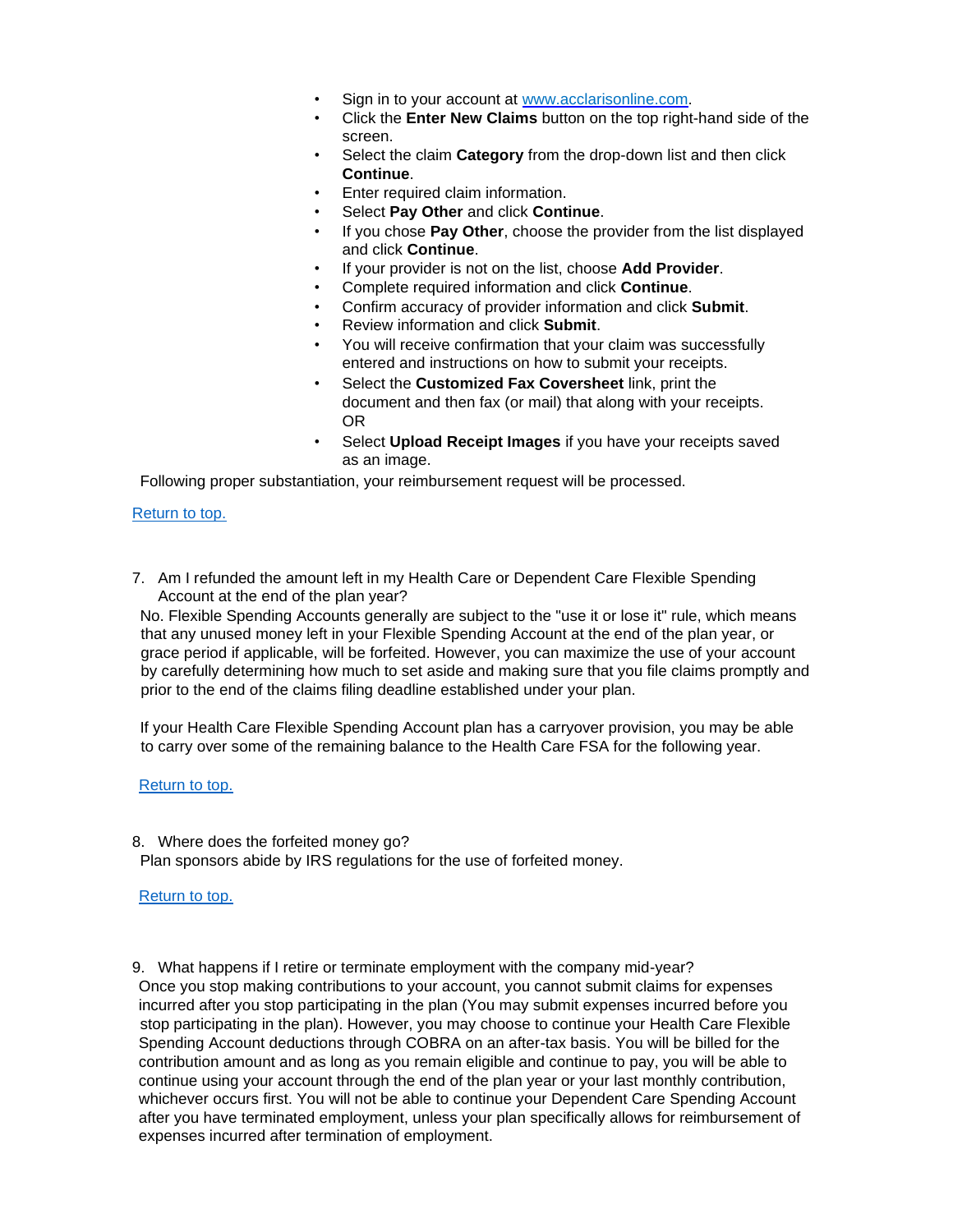<span id="page-4-0"></span>10. Whose expenses are eligible for reimbursement under a Health Care Flexible Spending Account?

A Health Care Flexible Spending Account may be used to reimburse eligible health care expenses for you, your spouse or any other eligible dependent.

### [Return to top.](#page-0-0)

<span id="page-4-1"></span>11. How long is my health FSA election in effect?

Your election is in effect until the end of the plan year. Each year you will have the opportunity to re-enroll and select a new annual election amount. You may be allowed to change your contribution amount during the year if you experience a change in status event as defined under your plan. If you stop contributing, only services incurred while you were making contributions will be reimbursed. Please refer to your company's Plan Document and Summary Plan Description for more information.

# [Return to top.](#page-0-0)

### <span id="page-4-2"></span>12. Is there a deadline for submitting claims?

Your employer will determine a year-end claims run-out period. All claims must be submitted by the claims filing deadline as defined under your plan. To find out your plan's run-out period or claims filing deadline, you can contact the Acclaris Reimbursement Center, either online or by phone.

# **Online**

- o Sign in to your account at [www.acclarisonline.com.](http://www.acclarisonline.com/)
- o Click the **Accounts** tab at the top of the page.
- o On the **Accounts** page, you will find details on your active accounts. The submission deadline is located at the bottom of the account details information.
- o You can access the Acclaris Reimbursement center online virtually 24 hours a day, 7 days a week.

Phone

- o Call Acclaris at the number listed in the **Contact Us** link, which can be found by clicking on the gear icon in the upper right corner of the Acclaris Web site.
- o Authenticate your information through the automated phone system.
- o From the **Main Menu**, select **Account Information** to hear your submission deadline and other plan details.
- o You may also opt out of the automated phone system to speak to a Customer.

Service Representative for assistance from 8:00 A.M. and 8:00 P.M. Eastern time. [Return to top.](#page-0-0)

<span id="page-4-3"></span>13. Are there limits to how much I can contribute to a Health Care or Dependent Care Flexible Spending Account?

The limit is set by your employer each year. Please refer to your company's Plan Document or Summary Plan Description for more information.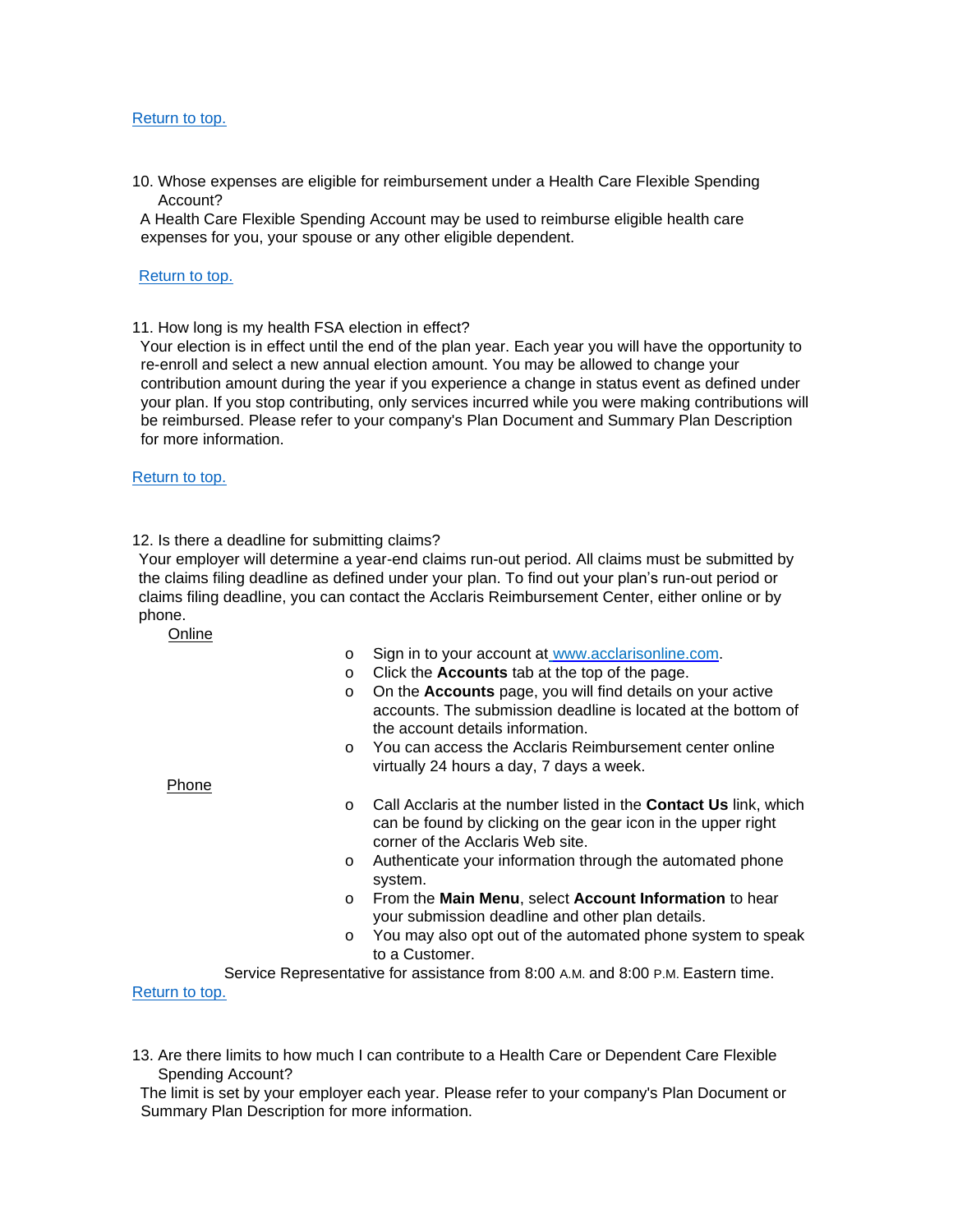<span id="page-5-0"></span>14. Is there a toll-free number where I can get more information on eligible expenses or how the Acclaris Reimbursement Center process works?

You can contact the Acclaris Reimbursement Center at [www.acclarisonline.com](http://www.acclarisonline.com/) [vi](http://www.acclarisonline.com/)rtually 24 hours a day, 7 days a week, or call the Acclaris Reimbursement Center at the number listed in the **Contact Us** link, which can be found by clicking the gear icon in the upper right corner of the Acclaris Web site. Customer Service Representatives are available Monday through Friday between 8:00 A.M. and 8:00 P.M. Eastern time.

#### [Return to top.](#page-0-0)

<span id="page-5-1"></span>15. I have a babysitter who takes care of my children, but he/she does not have a Tax Identification Number. What should I do since a Tax Identification Number (TIN) is required with each Dependent Care reimbursement request?

If your baby-sitter does not have a TIN (i.e., Social Security number) or refuses to provide it to you, you must provide a statement that you have attempted to attain the TIN but was unable to do so. This statement must be submitted with your claim.

### [Return to top.](#page-0-0)

<span id="page-5-2"></span>16. I would like to have someone come into my home and take care of my children instead of using a day-care facility, but I'm unsure if those expenses would qualify as eligible expenses under my Dependent Care Flexible Spending Account. Do they?

You can include expenses paid to a babysitter if the services are necessary for you (or, if you are married, you and your spouse) to work.

#### [Return to top.](#page-0-0)

<span id="page-5-3"></span>17. If I elect to contribute money to a Dependent Care Flexible Spending Account, as well as to a Health Care Flexible Spending Account, and I exhaust all of my health care money, can I use the monies in my Dependent Care Flexible Spending Account to pay for health care expenses? No. The Health Care Flexible Spending Account and Dependent Care Flexible Spending Account are two separate accounts. You cannot transfer money between the two or submit reimbursement requests that are not consistent with each account's expense eligibility requirements.

#### [Return to top.](#page-0-0)

<span id="page-5-4"></span>18. How can I check my Flexible Spending Account(s) balance?

If you have any questions about your account(s) status, you can contact the Acclaris Reimbursement Center, either online or by phone.

Onlin[e](http://www.acclarisonline.com/)

- o Sign into your account at [www.acclarisonline.com.](http://www.acclarisonline.com/)
- o Your Available Balance is in the **Account Balance(s)** section on the home page.
- o You can also select the **Accounts** tab at the top of the page to view additional details on your account.
- o You can access the Acclaris Reimbursement center online virtually 24 hours a day, 7 days a week.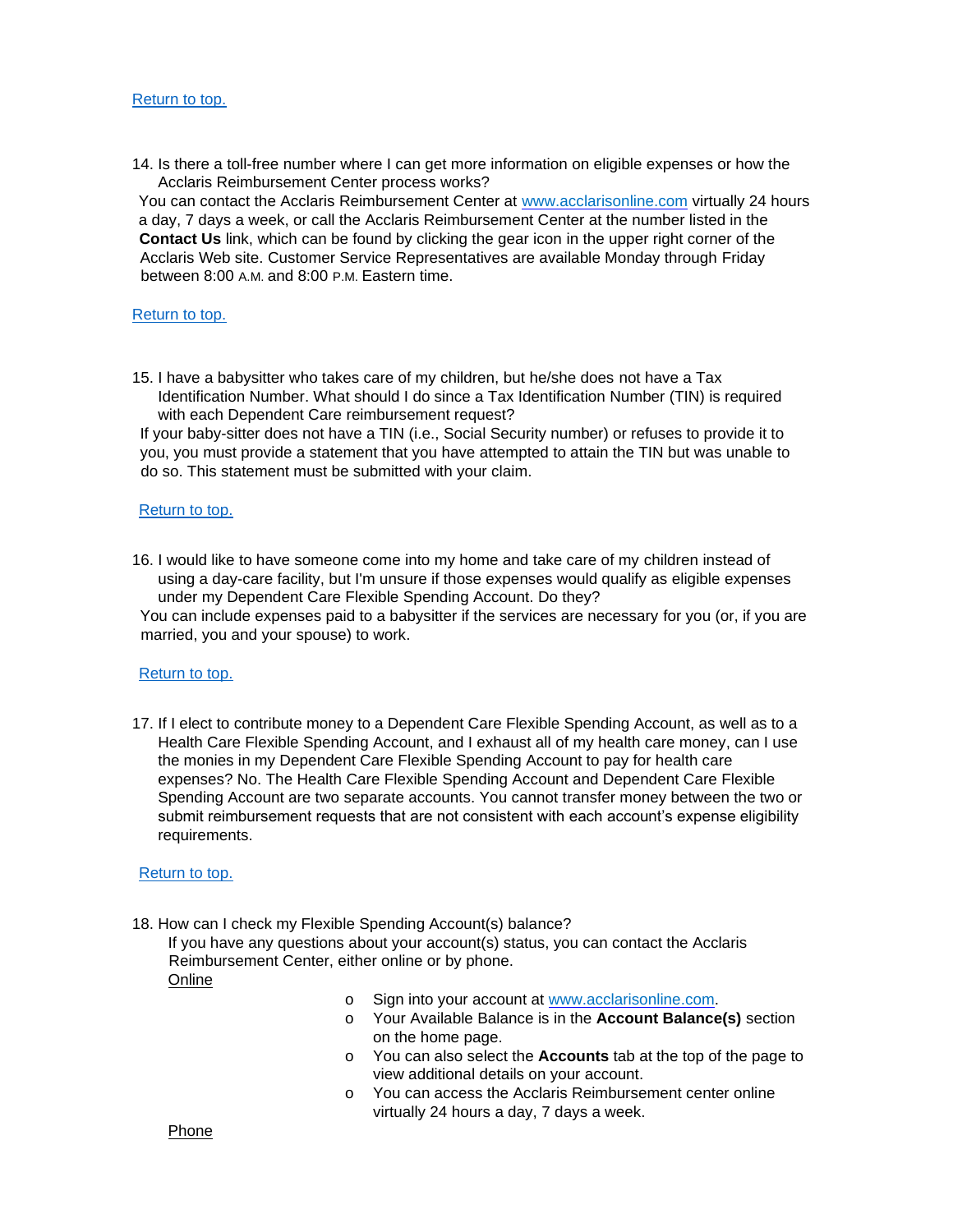- o Call Acclaris at the number listed in the **Contact Us** link, which can be found by clicking the gear in the upper right corner of the Acclaris Web site.
- o Authenticate your information through the automated phone system.
- o From the **Main Menu**, select **Account Information** to hear your available balance and other plan details.
- o You may also opt out of the automated phone system to speak to a Customer Service Representative for assistance from 8:00 A.M. and 8:00 P.M. Eastern time.

<span id="page-6-0"></span>19. How do I submit a claim for reimbursement?

There are two ways you can submit a claim for reimbursement:

Claim form

- Complete an FSA Health Care Reimbursement Form or an FSA Dependent Care Reimbursement Form.
- Submit your completed claim, along with any required supporting documentation via fax or mail.
- Following proper substantiation, your reimbursement request will be processed.

### Online claim

- Sign in to your account at [www.acclarisonline.com.](http://www.acclarisonline.com/)
- Click the **Enter New Claims** button on the top right-hand side of the screen.
- Select the claim **Category** from the drop-down list and then click **Continue**.
- Enter the required claim information.
- Complete the required information and click **Continue**.
- Review the information and click **Submit**.
- You will receive confirmation that your claim was successfully entered and instructions on how to submit your receipts.
- Select the **Customized Fax Coversheet** link, print the document and then fax (or mail) that along with your receipts. OR
- Select **Upload Receipt Images** if you have your receipts saved as an image.

Following proper substantiation, your reimbursement request will be processed.

# [Return to top.](#page-0-0)

### <span id="page-6-1"></span>20. What over-the-counter medications will be reimbursed?

Outside of insulin, you will not be able to receive reimbursement from your Health Care Flexible Spending Account for over the counter (OTC) medicines and drugs unless you have a doctor's prescription. Any OTC item with a medicinal component—such as pain relievers, cold and allergy remedies, even diaper cream—will require a prescription for reimbursement.

# [Return to top.](#page-0-0)

<span id="page-6-2"></span>21. How do I get reimbursed for my over-the-counter medications that my doctor has prescribed? You must complete and submit a Reimbursement Request, a doctor's prescription, and a copy of the cash register receipt for eligible over-the-counter medications. The receipt must include the merchant's name, date of purchase, name of the drug or medicine and the amount paid.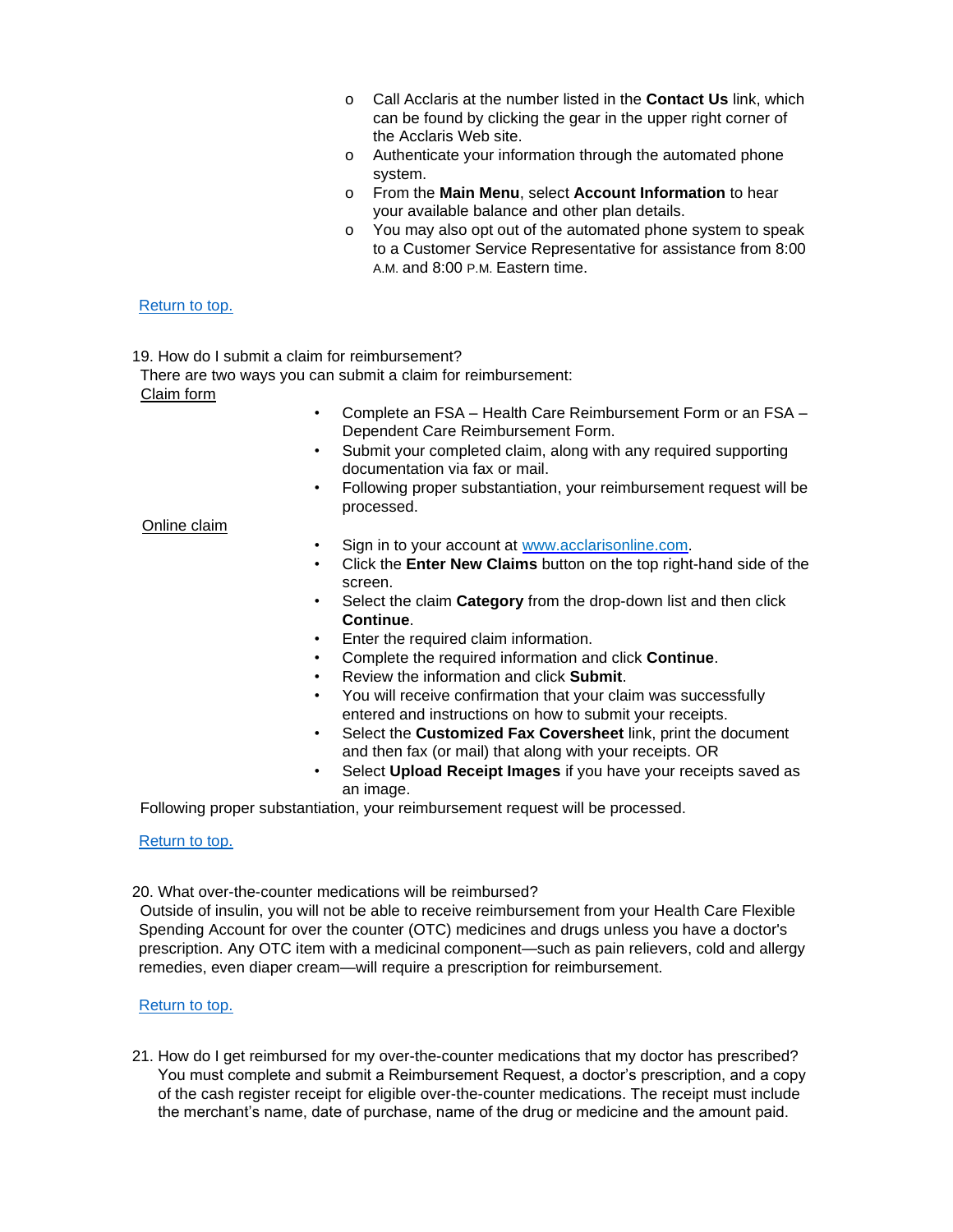Handwritten non-prescription drug names on cash register receipts will not be accepted. The name of the drug(s) and price(s) must be circled on the receipt.

[Return to top.](#page-0-0)

<span id="page-7-0"></span>22. What are my methods of payment?

You may be reimbursed by check or by authorizing Direct Deposit of your payments directly into the bank of your choice. You may also reimburse your provider directly using the "pay my provider" feature.

To authorize Direct Deposit:

- Sign in to your account at [www.acclarisonline.com.](http://www.acclarisonline.com/)
- Click the **Profile** tab at the top of the page.
- From the **Profile** page, select **Edit** from the **Direct Deposit Information** section.
- Enter in your banking information and validate your date of birth, then click **Submit.**

Please allow up to two weeks for Direct Deposit to be enabled. Payment by check will continue until the Direct Deposit is enabled. If you would like to receive checks, no action is necessary. Additionally, you may request to have your reimbursement made payable and sent directly to your provider. Refer to Question 6 for more details.

# [Return to top.](#page-0-0)

<span id="page-7-1"></span>23. What are the IRS Standard Mileage Rates?

The mileage reimbursement rate is based on the current IRS standard deduction, which can be found here [https://www.irs.gov/tax-professionals/standard-mileage-rates.](https://www.irs.gov/tax-professionals/standard-mileage-rates)

# [Return to top.](#page-0-0)

These questions and answers are provided for informational purposes only and should not be construed as legal or tax advice. Please review your company's Plan Document and Summary Plan Description for specific plan provisions.